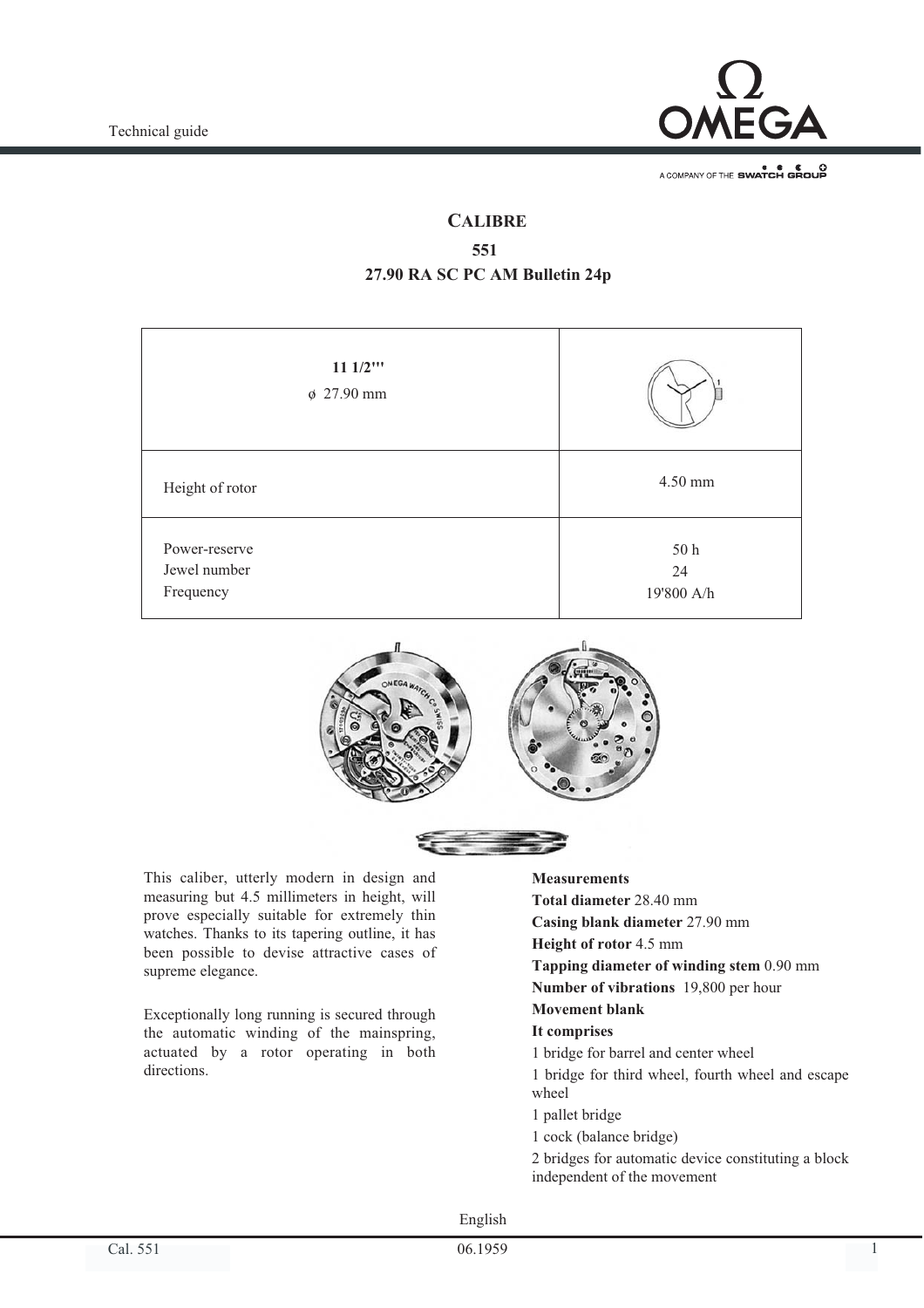## **Jewelling**

24 jewels, including 19 olive-hole jewels for gear-train, escapement, also for upper and lower bridges of automatic device 2 cap-jewels for balance 2 pallet-stones and the roller jewel 1 beryllium-bronze bushing at upper pivoting point of arbor in barrel bridge

## **Movement finish**

Rosy gilt with large waves, diamond polished bevels

#### **Mainspring**

The mainspring, to which is soldered a brake spring, is made of stainless alloy; it is unbreakable and does not warp. Thanks to its 7 turns of development, it will secure a duration of running over 50 hours from the moment when the watch is (fully) wound up.

#### **Gear train**

The third wheel, while revolving over the center wheel, is made to mesh with the seconds pinion on the one side and with the center pinion on the other side; so there is no driving wheel over third wheel.

#### **Escapement**

The escape wheel and pallet are made of steel whereas the roller is in rosy gilt brass.

### **Shock-protecting device**

Incabloc

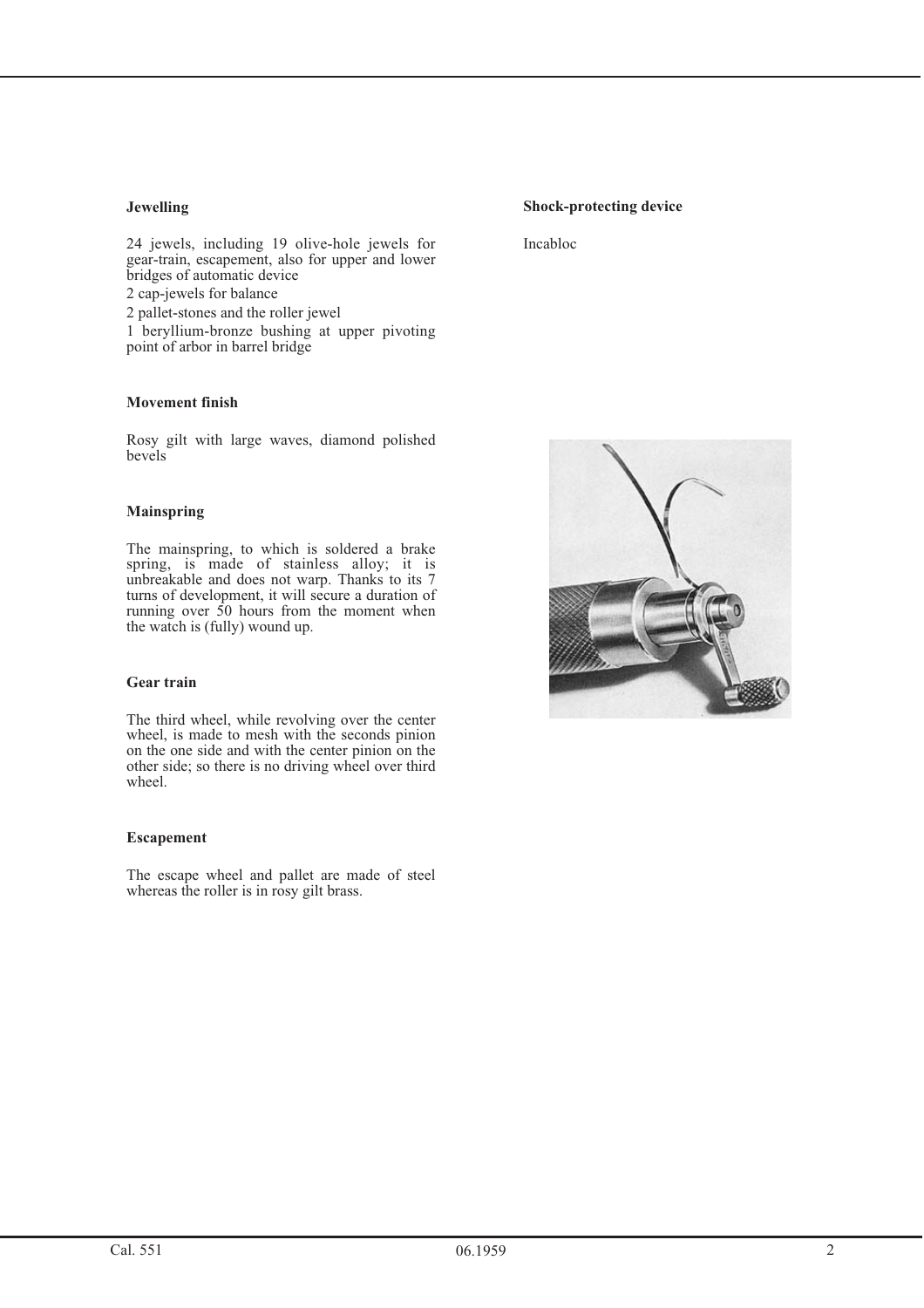#### **Balance-hairspring**

The non-magnetic assembly comprises a compensating flat hairspring and a beryllium-bronze screwless balance the advantages of which have been described in the Technical Guide No. 12.

## **Regulating device**

The regulator is of the two-piece type so as to permit wide displacements of the keyholder on adjusting. The gateway for hairspring head is split like a screw; when turned, it allows easy release of the hairspring before disassembling the balancecock. The regulator spring enhances the design of the caliber, so as to give it the appearance of a chronometer, and permits very close touching up of the adjustment.

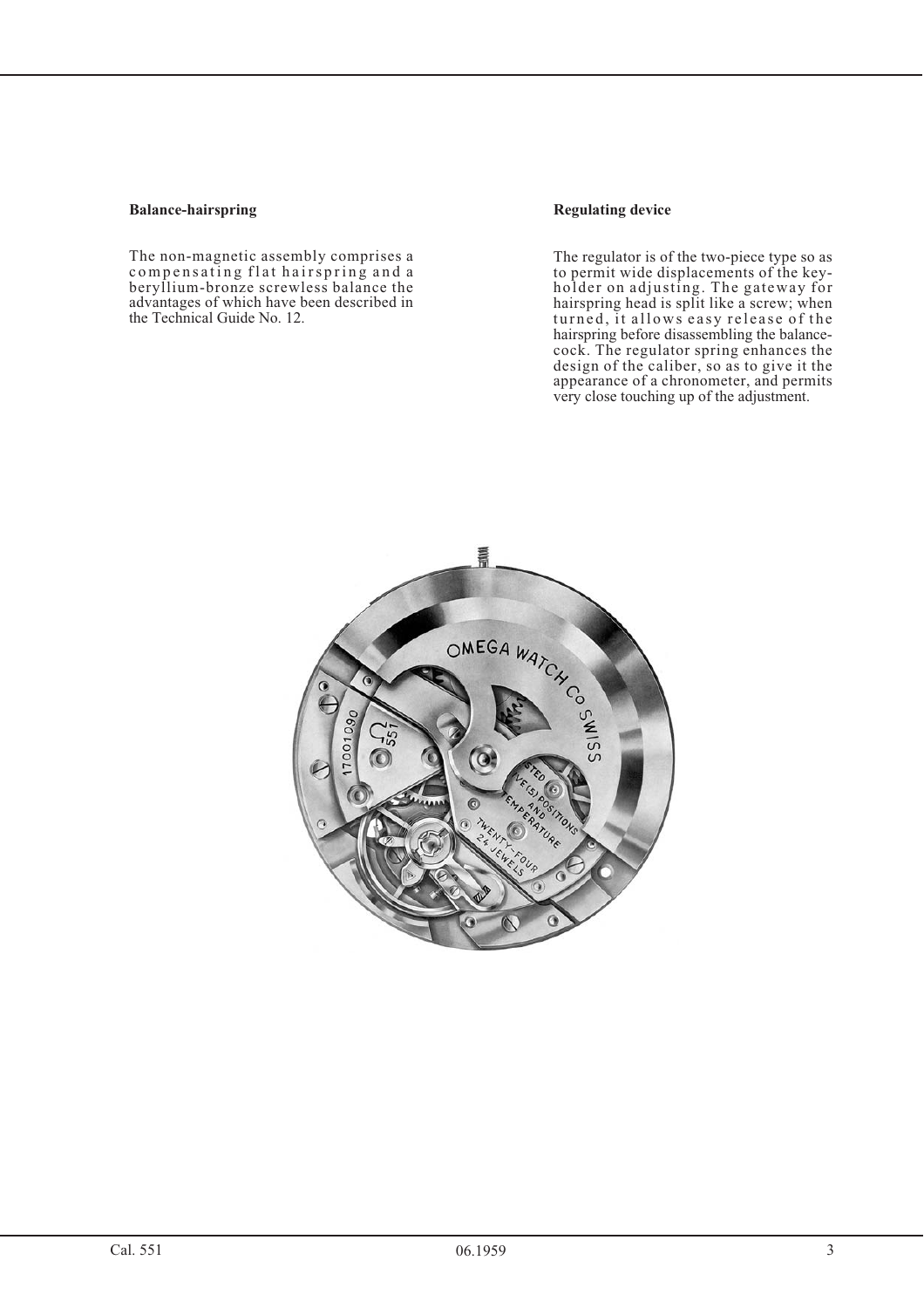#### **Movable stud holder**

This organ, which we happen to use for the first time in one of our calibers, allows of quickly and most accurately setting the balance to "beat-point". This horological term means that the balance and hairspring being at a standstill, the roller jewel should be exactly positioned on a straight line from the center of pallet to the center of balance, which considerably facilitates adjusting in the various timing positions.

Said movable stud holder, made of brass and freely fitted into the cock, receives, in central hole thereof, the Incabloc shock resistant device, the fitting of which is also free. The Incabloc bolt, operating just like a friction spring, secures, on the one side, the Incabloc device on the face of cock and, on the other side, the movable stud holder against the lower portion of said face.





When adjusting the watch, first set the balance to "beat-point" then only afterwards, move the regulator. By means of the vibrograph and without interfering in any way with the balance, the "setting of beat-point" is performed by rotating the stud holder in either direction until the two straight dotted lines on the paper chart are made to touch or superpose each other. (See figure opposite.)

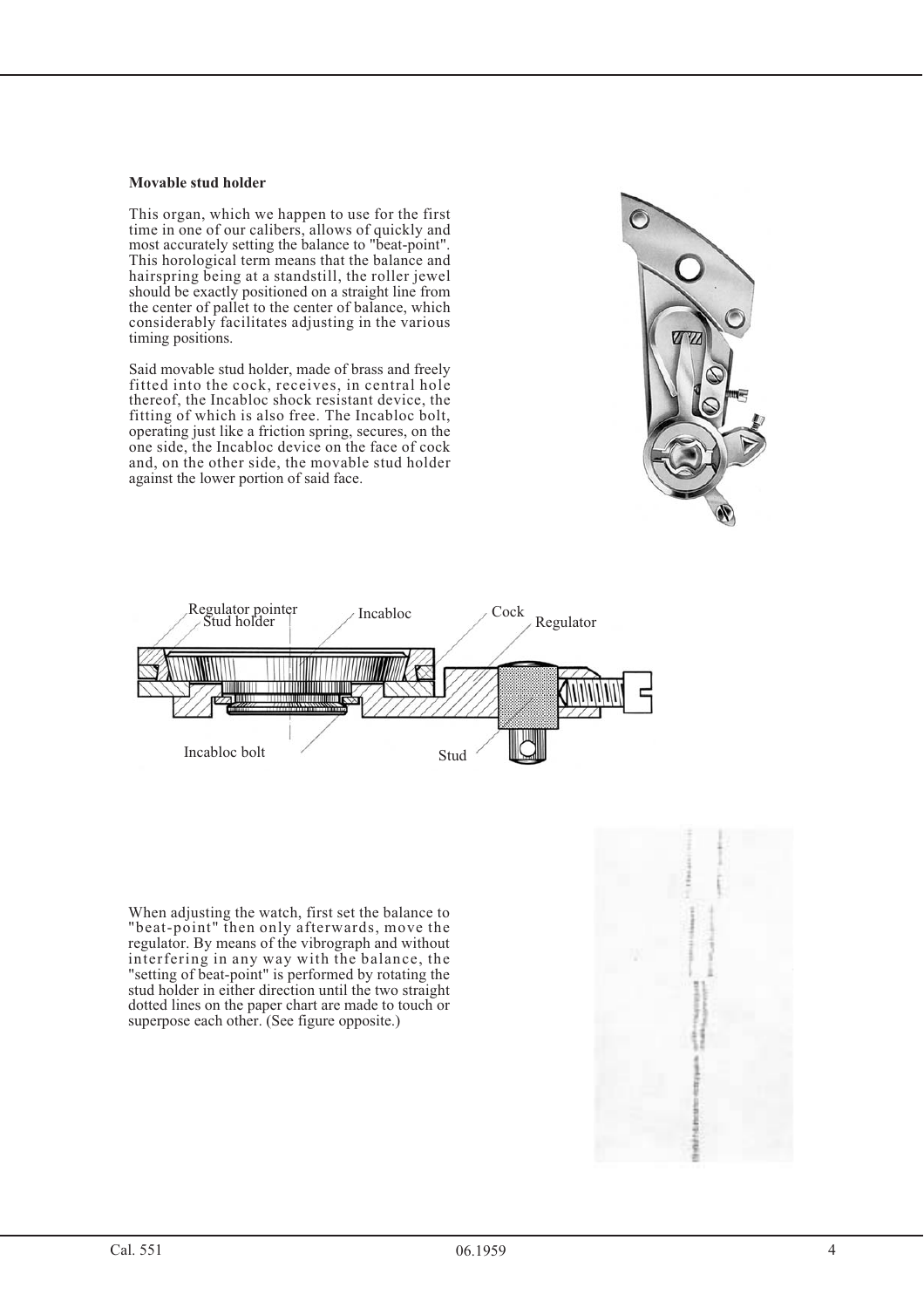#### **Uncasing the movement**

The setting screw has been superseded by an axle cast integral with the setting lever itself; a spring blade named pressure spring for setting lever, keeps it down on the plate. The disposition facilitates uncasing the movement: as a matter of fact, a mere pressure under the setting lever axle, by means of a pointed tool, will release the winding stem.

## **Automatic winding device**

The self-winding mechanism is housed within a block independent of the watch movement and fitted thereon by two screws. Thanks to this arrangement, it is possible to turn out simultaneously the movement and the winding mechanism. Furthermore, it is most propitious for keeping all parts absolutely clean throughout the manufacture of the watch movement. So the watchmaker will find within easy reach the various organs of which he will have to check the running.

As the automatic block is interchangeable, the watch-repairer can easily replace it, in case of need, by another block taken from a stock that will be constituted in the material department of all our Agents.

The rotor is made to swing either clockwise or counterclockwise through the slightest gestures of the wrist; in both cases it secures ample winding of the watch.

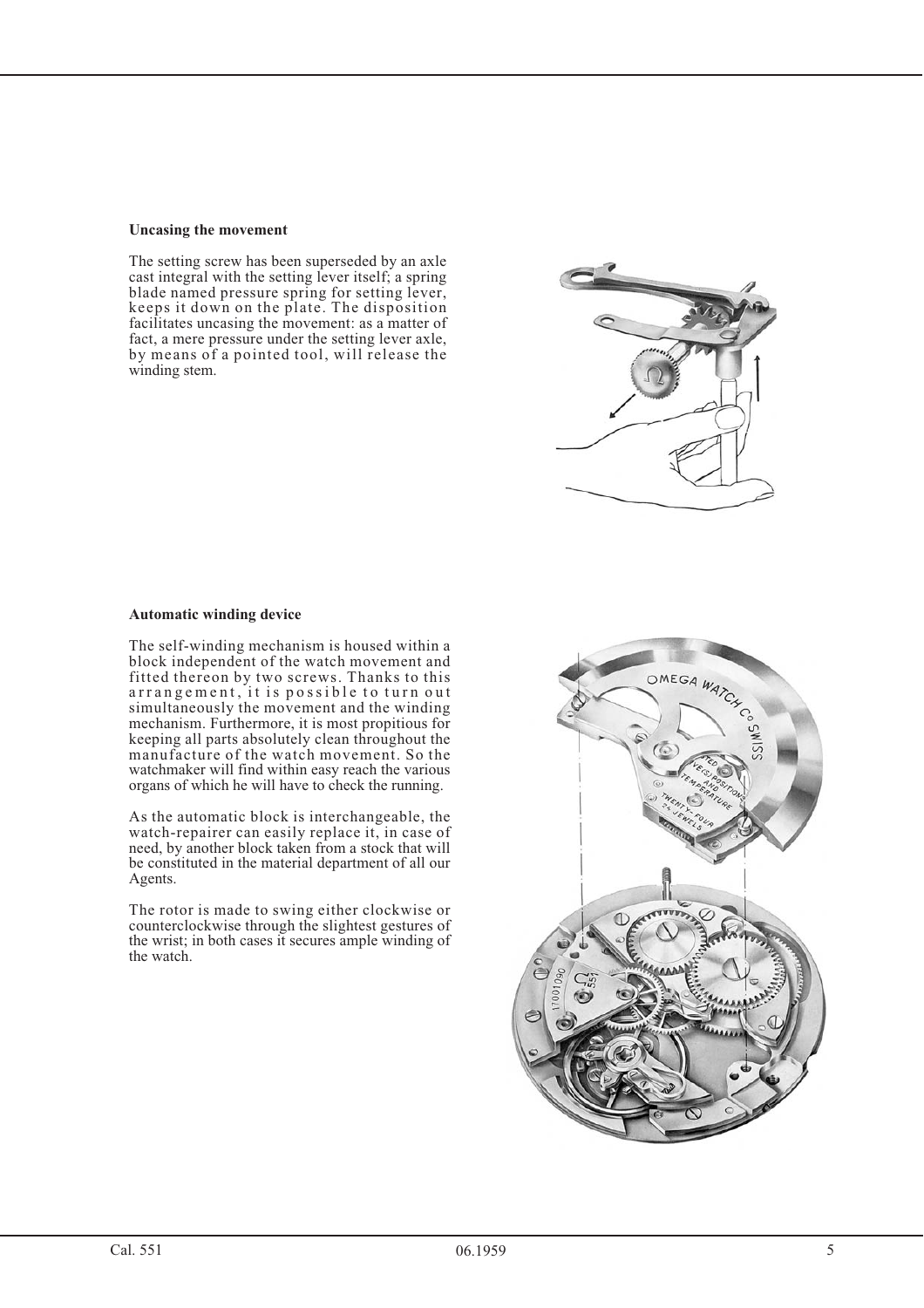## **MANUAL WINDING**

When winding the watch by means of the manual winding mechanism, the latter actuates a first ratchet No. 550.1100 called main ratchet wheel which is freely fitted on the inner drop of a second ratchet, squareholed, No. 550.1465 called automatic ratchet wheel fixed on the barrel arbor by means of screw No. 2718.

The automatic ratchet wheel is driven by the main ratchet wheel through a satellite pinion No. 550.1441, in mesh with the inner teeth of the automatic ratchet wheel.





On winding, the main ratchet wheel revolves in the direction shown by arrow F1; it drives the satellite pinion which, being in contact with the inner teeth of the automatic ratchet wheel, starts revolving in the direction shown by arrow F2. At once, leaf A is made to lean against tooth C, which causes the satellite pinion to be blocked up and, through leaf B thereof, then in contact with tooth D, to drive the automatic ratchet wheel in the direction of arrow F3, thus operating the winding of mainspring.

When the automatic device is functioning, the automatic ratchet wheel revolves in the direction shown by arrow F4, its inner teeth then drive the satellite pinion in the direction of arrow F5 and makes it turn freely, from that moment, the satellite pinion having no longer any action upon the main ratchet wheel, the latter remains at a standstill.

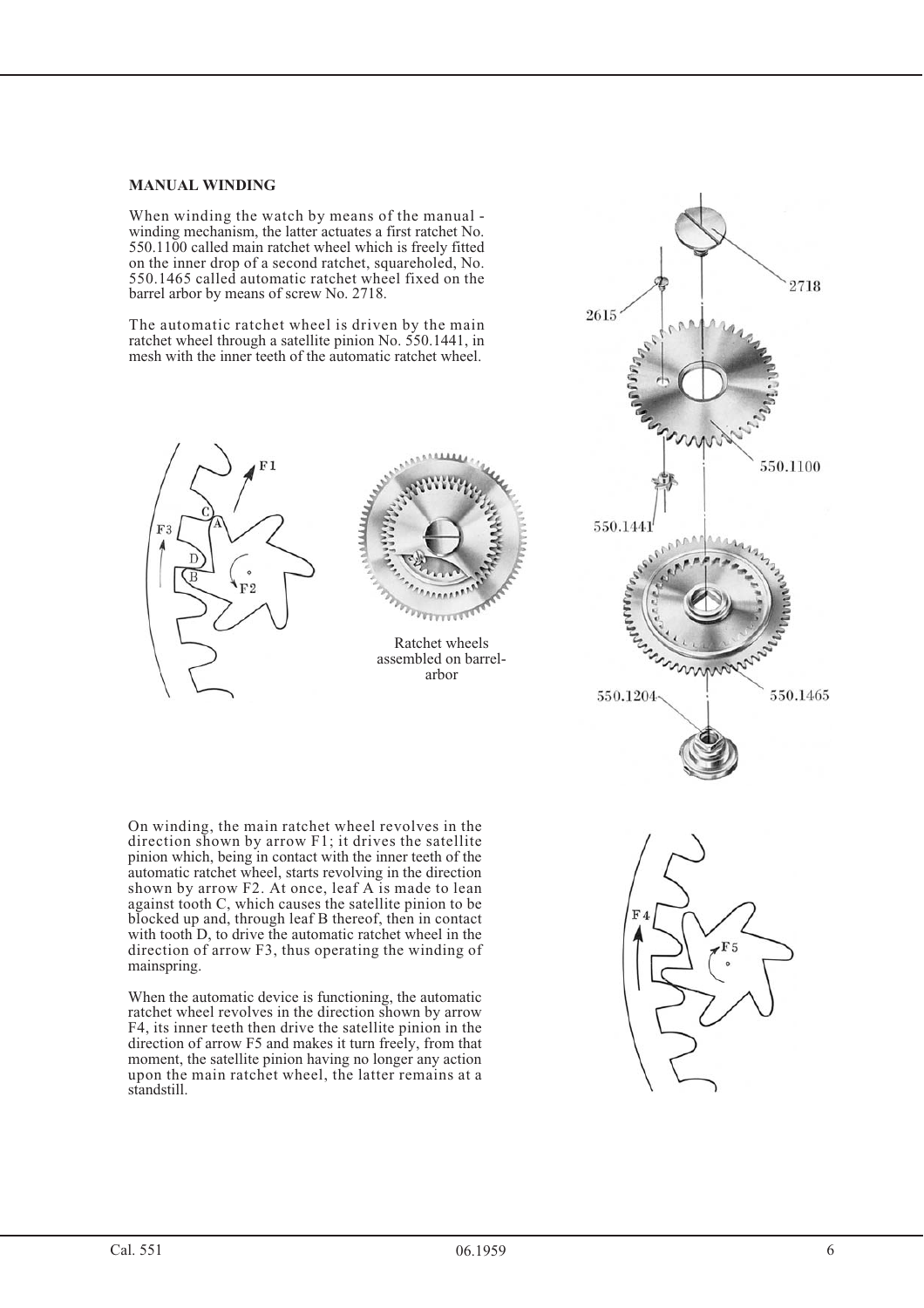## **AUTOMATIC WINDING**

#### **THE AUTOMATIC WINDING DEVICE includes the following parts**

A rotor fitted with its pinion A (No. 550.1026),

a large wheel for winding wheel B (No. 550.1453),

a small wheel for winding wheel C (No. 550.1454),

a winding gear D (No. 550.1464),

a driving gear for ratchet wheel E (No. 550.1437) the pinion whereof meshes With the automatic ratchet wheel F (No. 550.1465).





#### **WINDING GEAR D comprises the following parts**

Winding pinion G, whereon is driven a threaded nut with square, the superior winding wheel H, the inferior winding wheel  $\overrightarrow{I}$ , the winding wheel core J,

the superior satellite pinion K along with inferior satellite pinion L, both pivoting respectively within holes T1 and T2 of winding wheel core J.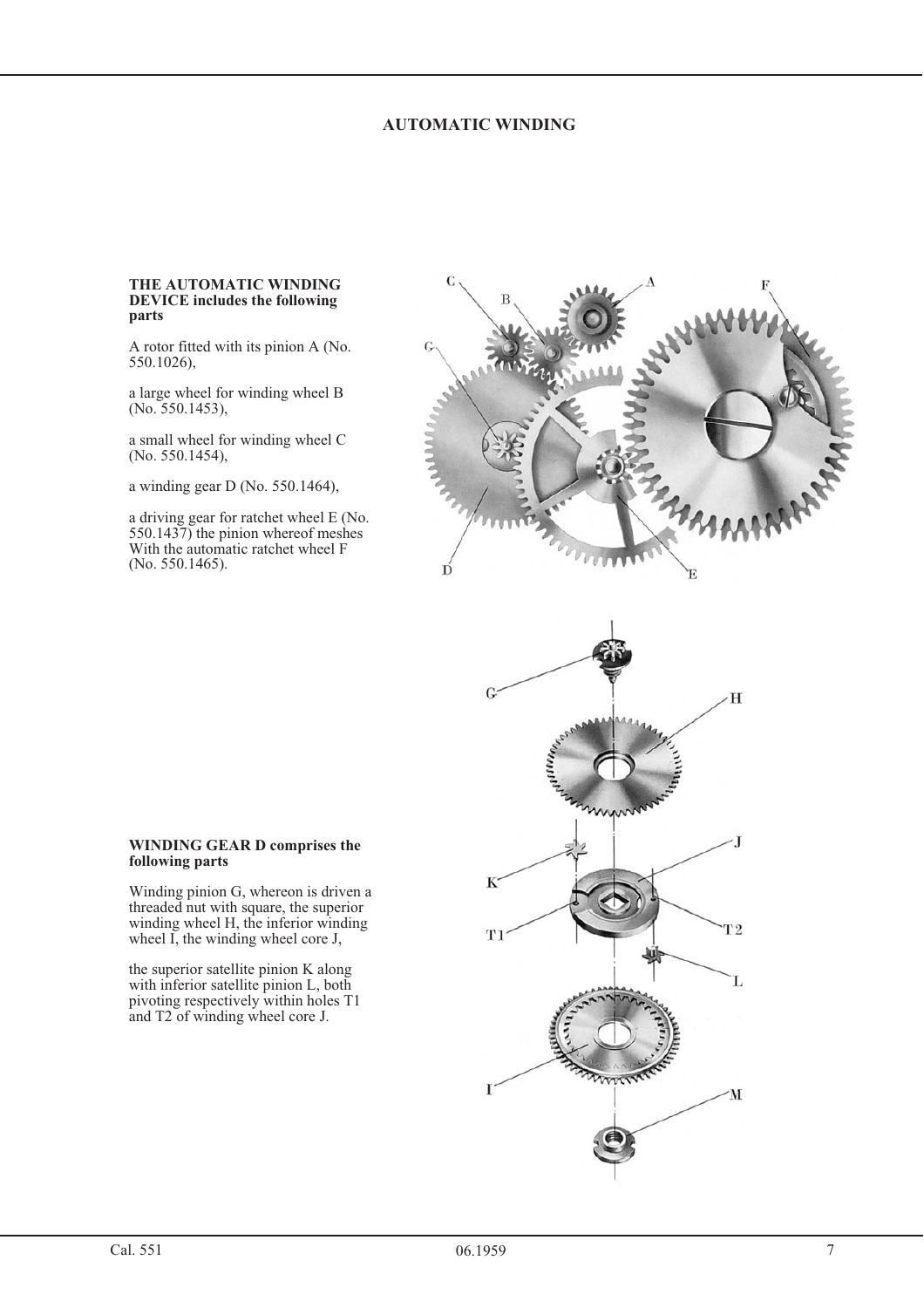#### **AUTOMATIC WINDING AUTOMATIC WINDING**

## **FUNCTIONAL DESCRIPTION OF ROTOR REVOLVES CLOCKWISE Solution Rotation Reviewer Revolved Report Report Report Report Report Report Report Report Report Report Report Report Report Report Report Report Report Report Report Report (see figure 1).**

The rotor pinion A while moving in the direction of arrow F1 drives the large wheel of winding wheel B which, in its turn, causes the superior winding wheel DS to revolve in the direction shown by arrow F2, through pinion G, the superior winding wheel DS actuates the driving wheel for ratchet wheel E, and the pinion thereof will communicate its motion to automatic ratchet wheel F in the direction of arrow F3, thus winding the mainspring.



Figure 1

## **FUNCTIONAL DESCRIPTION OF ROTOR REVOLVES COUNTER-CLOCKWISE** (see figure 2). **CLOCKWISE (see figure 2).**

When the rotor pinion A moves in the direction of arrow F4 it successively drives the wheels of winding wheel B and C. The small wheel C, meshing with inferior winding wheel DI, makes the latter revolve in the direction of arrow F2. Through its pinion G, said inferior winding wheel actuates the driving wheel for ratchet wheel E, and the pinion thereof will communicate its motion to automatic ratchet wheel F in the direction of arrow F3, thus winding the watch.



Figure 2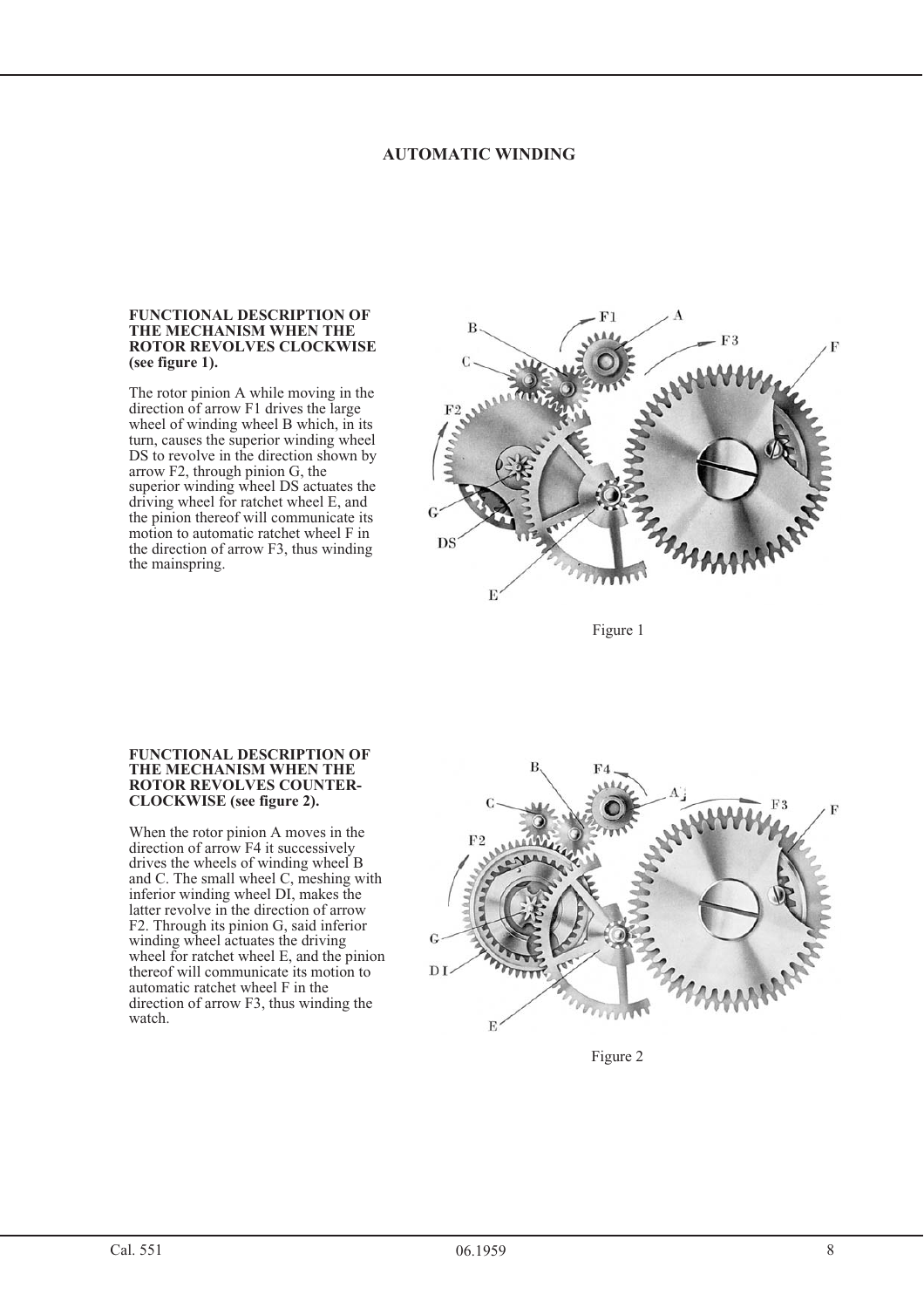## **AUTOMATIC WINDING**

#### **HOW THE SUPERIOR AND INFERIOR WINDING WHEELS OPERATE ON WINDING (see figures 1, 3 and 4).**

When the rotor turns clockwise the large wheel for winding wheel B causes the superior winding wheel DS to revolve in the direction of arrow  $\overline{F2}$ ; the tooth O of its inner teeth N, when coming into contact with leaf R of superior satellite pinion K, drives the latter in the direction shown by arrow F5. Thereupon, leaf S of satellite pinion, made to lean against tooth P of the winding wheel, blocks up the pinion which, through its pivot, drives the winding wheel core J in the direction shown by arrow F6.

The winding pinion G fitted through its square on the winding wheel core, then transmits the motion to the driving gear for ratchet wheel E.

When the rotor turns counter-clockwise, the small wheel for winding wheel C drives the inferior winding wheel DI; these organs perform their duty in the same manner as for the superior winding wheel DS, but through the inferior satellite pinion (see figures 2 and 4).

Let us mention that when one of the winding wheels is operating, the other winding wheel turns idle, but in the opposite direction.



Figure 5



Figure 3



On manual winding, the driving wheel for ratchet wheel E actuates the pinion of winding wheel G, fitted to the winding wheel core J, in the direction of arrow F 7; the satellite pinion K driven by the inner teeth N of winding wheel then revolves freely in the direction of arrow F8 (see figure 5).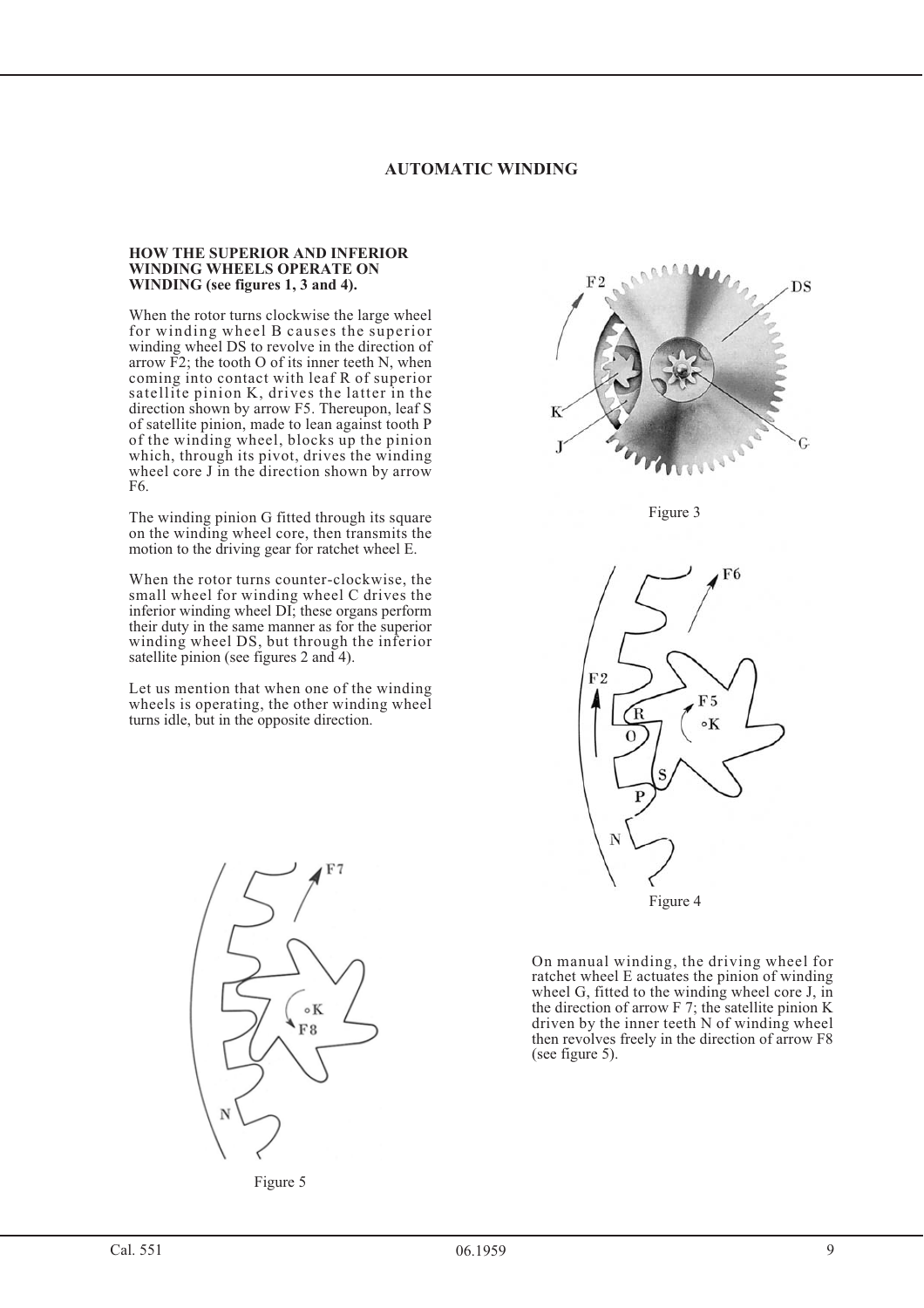# **CONSTITUENT PARTS OF THE AUTOMATIC BLOCK**



Inserted between a lower bridge and an upper bridge, the mechanism of the automatic block is composed of the following parts:

The gib of rotor 550.1451, fixed by its screw 2631 to upper bridge 551.1031, securing the rotor on axle thereof.

The 2 screws 2044 used for fixing the automatic block on to the plate.

The rotor axle 550.1400 fitted to the upper bridge by 3 screws 2631.

Driving gear for ratchet wheel 550.1437.

Winding gear 550.1464.

Large wheel of winding wheel 550.1453.

Small wheel of winding wheel 550.1454.

Bearing for driving gear for ratchet wheel 550.1438 fixed to lower bridge by its screw 2138.

Both screws 3401 and 3402 that fix lower bridge 550.1033 to upper bridge 551.1031.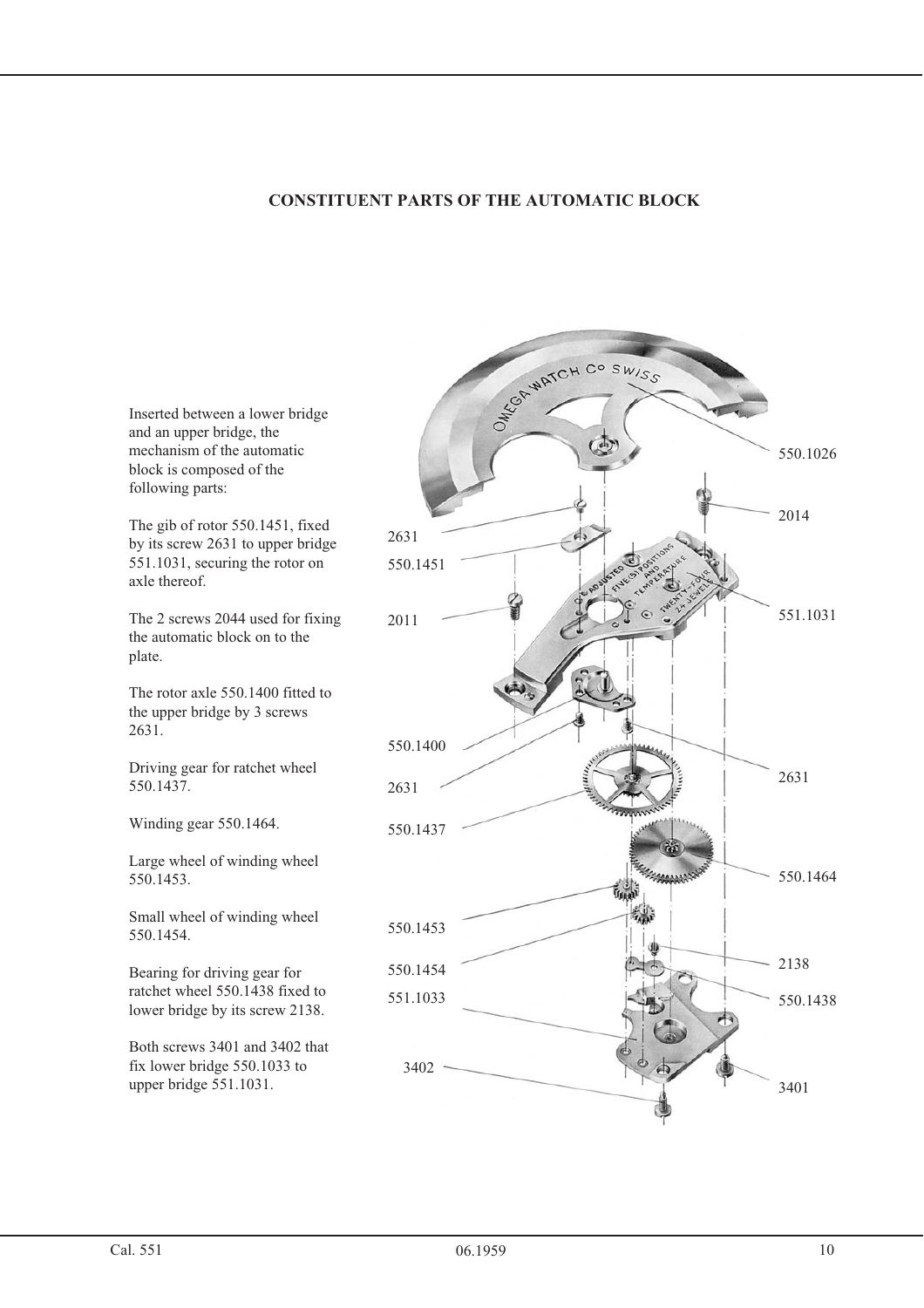# **OILING OF THE AUTOMATIC BLOCK**

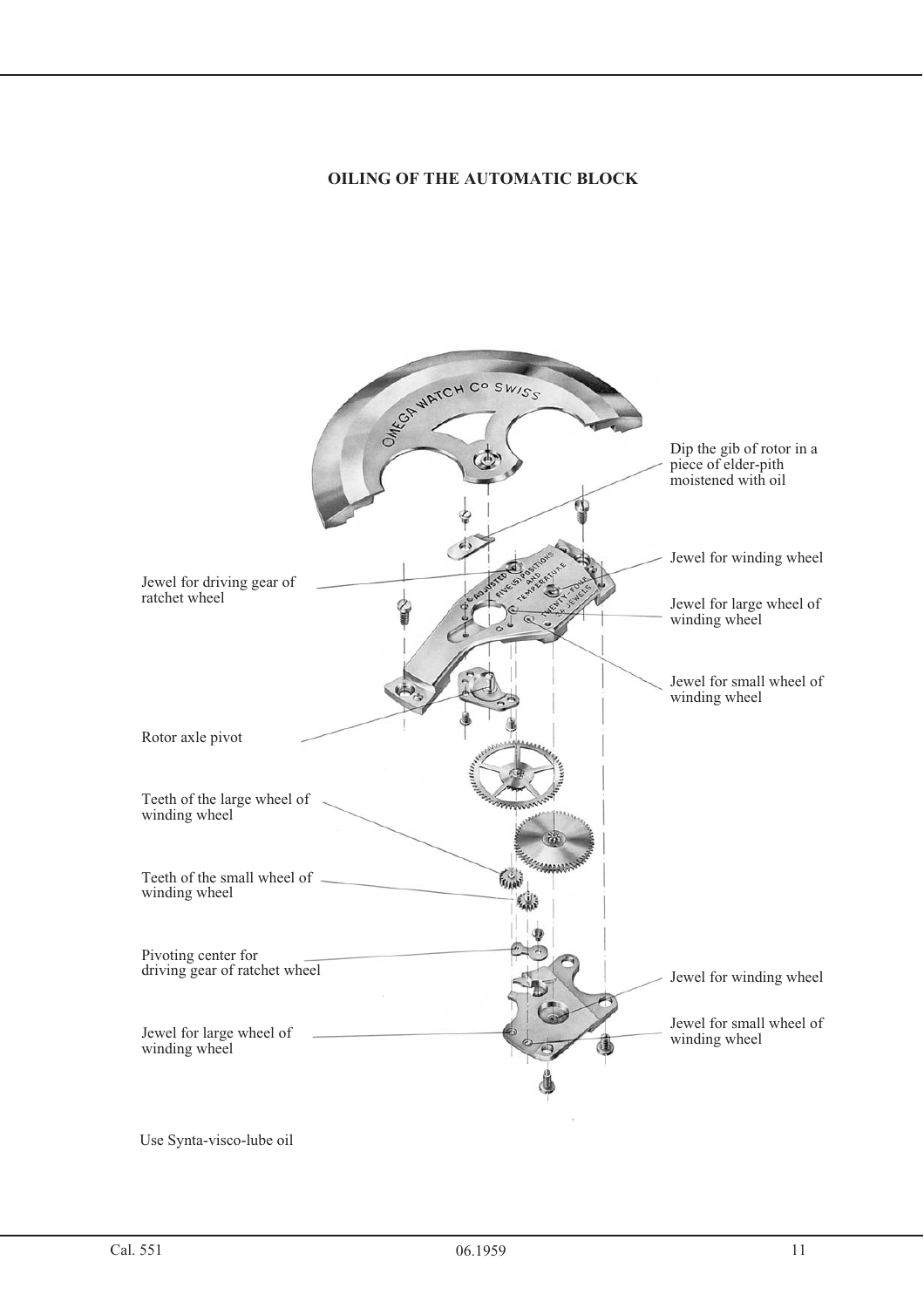# **OILING**

#### **Assembled ratchet wheels**

**Winding gear**

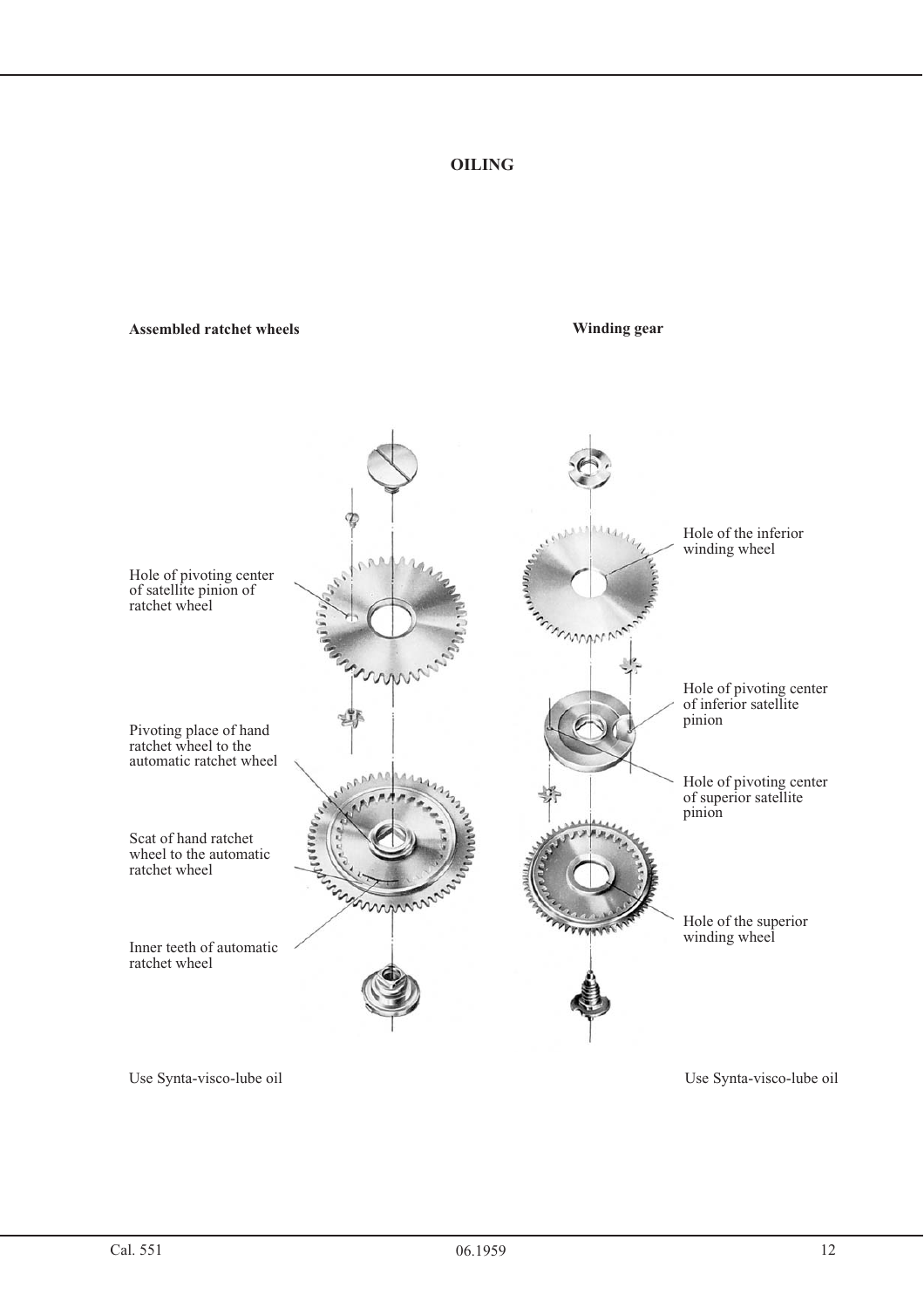## **DISASSEMBLING THE WINDING GEAR**



We keep these tool-sets at your disposal.